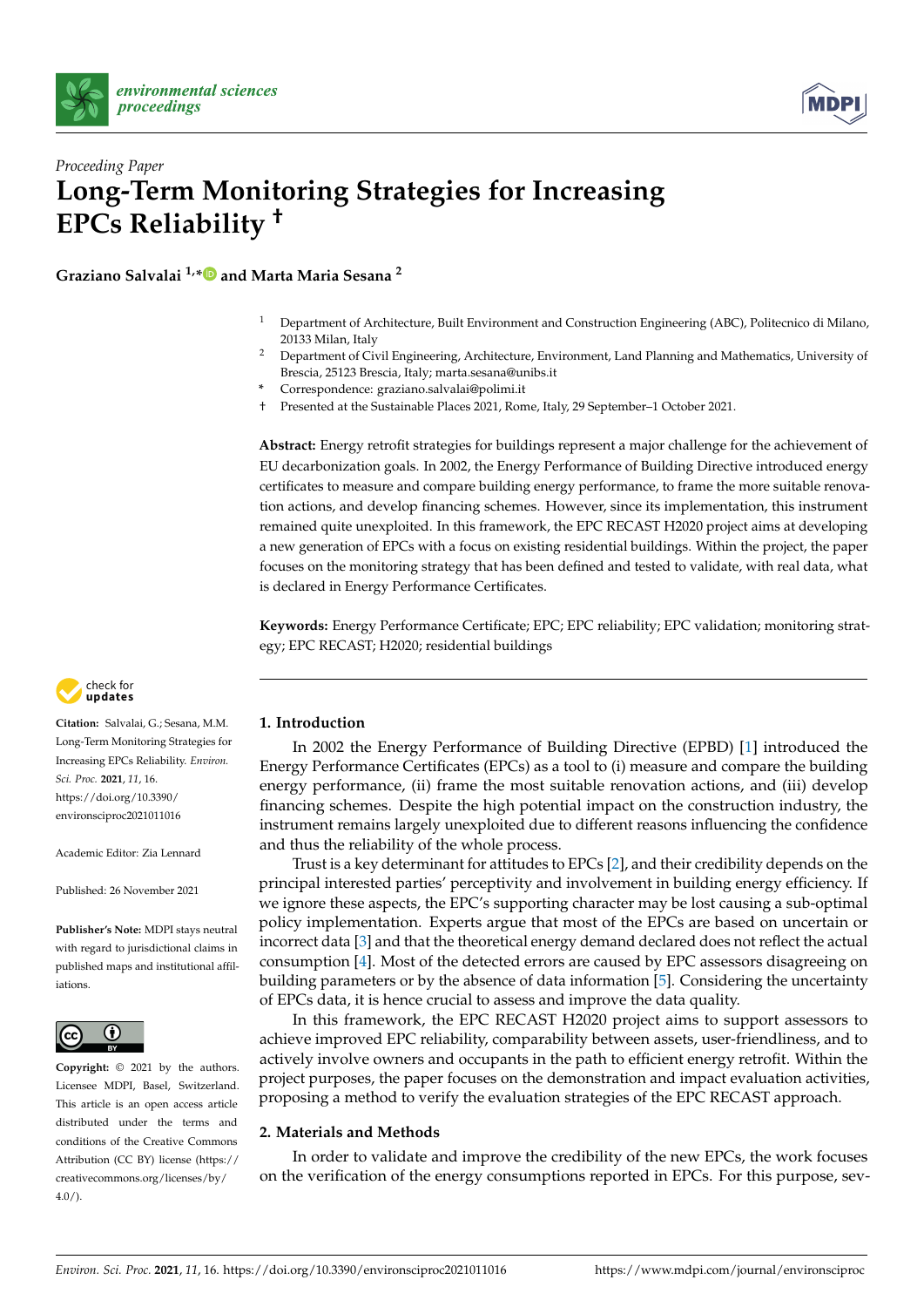<span id="page-1-0"></span>

eral demonstration sites in different EU countries have been recruited within the project Consortium partners, as summarized in Figure [1.](#page-1-0)

**Figure 1.** Summary of the demonstration sites that have been recruited within the Consortium. **Figure 1.** Summary of the demonstration sites that have been recruited within the Consortium.

Considering the different typologies of buildings involved, the work has led to a necessary definition of a monitoring strategy that could be suitable for all dwellings. To that end, six different configuration types have been identified, according to different building and systems characteristics. For each configuration, the monitoring approach was customized as described in Section 3.2. then customized as described in Section [3.2.](#page-4-0)

## *Monitoring Methods Monitoring Methods*

The monitoring approach can be different according to the specific goals and type of building under analysis. On that base, the two main methods proposed by this work are: building under analysis. On that base, the two main methods proposed by this work are:

- Utility meter monitoring, based on the measurement of the energy flow delivered to the building, collected either manually or via utility meters (e.g., gas or electricity);
- Sub-metering, used for centralized energy production systems: the energy flow absorbed for each dwelling must be gathered through dedicated sub-metering systems. sorbed for each dwelling must be gathered through dedicated sub-metering systems.

Once the most suitable approach has been selected, the main steps to be considered before starting the monitoring activities can be summarized as follows: before starting the monitoring activities can be summarized as follows: Once the most suitable approach has been selected, the main steps to be considered

- 1. Planning (i.e., set the monitoring goals, collect building data, identify boundaries and 1. Planning (i.e., set the monitoring goals, collect building data, identify boundaries and suitable sensors and data acquisition systems);
- suitable sensors and data acquisition systems) 2. Installation (i.e., assessment of the technical feasibility, and final plan and implementation). tation);
- tation); 3. Operation (i.e., data quality check, data post-processing, and reporting). 3. Operation (i.e., data quality check, data post-processing, and reporting).

considered. The minimum level involves the data needed for the balance verification, including climate data and boundaries. The estimation of a specific load, instead, requires additional relevant meters: this means moving from a whole-building approach to a sub-metering approach. According to the time resolution, measurements are divided as  $t_{\text{follows}}$ .  $\sigma$  the time resolution, measurements are divided as  $\sigma$ Based on the specific goals, different levels of building energy monitoring can be follows:

- Spot measurement (up to one day of operation), to instantaneously detect the value Spot measurement (up to one day of operation), to instantaneously detect the value of a metric or to quickly check the functioning of a subsystem;
- Short-time measurement (usually a week or month-based), to check the profile of Short-time measurement (usually a week or month-based), to check the profile of metrics that vary with time; metrics that vary with time;
- Long-time measurement (more than one year), to assess metrics that are influenced Long-time measurement (more than one year), to assess metrics that are influenced by by variations in weather, occupants' behavior, or other operating conditions. variations in weather, occupants' behavior, or other operating conditions.

In general, monitoring systems and devices can be divided into two main categories: In general, monitoring systems and devices can be divided into two main categories:

• Measurement of energy consumption, using, for example, building meters, submetering, and plug-load measurements;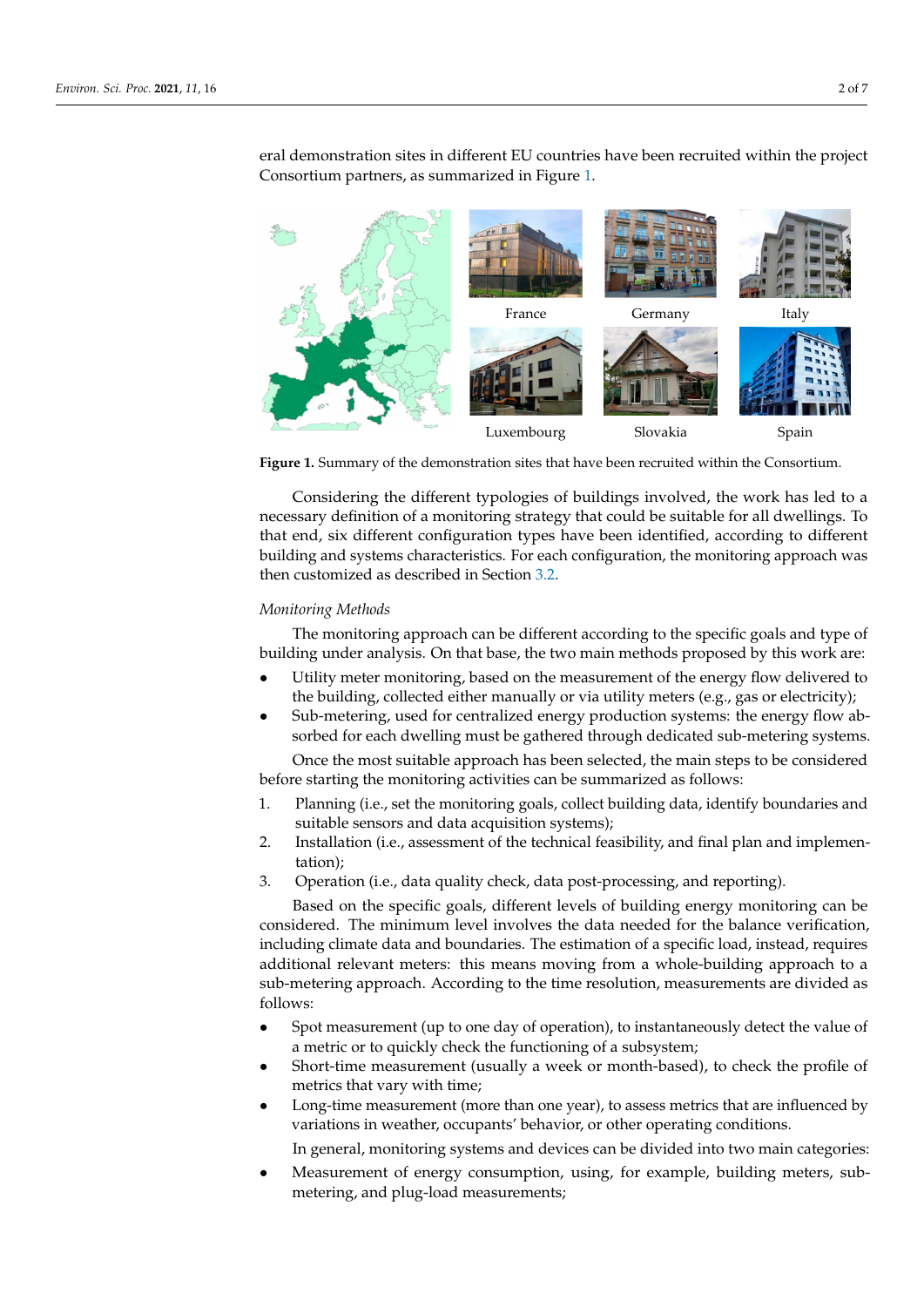• Measurement of occupants' comfort and activity, using temperature, occupancy, humidity,  $CO<sub>2</sub>$ , and air quality.

#### **3. Monitoring Approach and Scenarios**

In the context of EPC RECAST, the monitoring approach has been developed considering different building typologies, defined according to the presence of independent or centralized power generation systems. In particular, the three main typologies that have been identified are: (i) a single house with independent systems, (ii) an apartment in a multifamily building with independent systems, and (iii) an apartment in a multifamily building with one or more shared systems.

On that base, three main levels of monitoring have been defined, depending mainly on the typology of energy generation (centralized or independent) and of energy metering (electromechanical or smart): (i) Basic Level—BL, (ii) Medium Level—ML, and (iii) Advanced Level—AL. These three levels have been then associated with different building configurations, as furtherly discussed below, differentiating the respective data gathering methodologies in terms of thermal and electrical demand, as summarized in Table [1.](#page-2-0)

**Table 1.** Levels of monitoring, according to the assessment method of each building energy vector.

<span id="page-2-0"></span>

| <b>Level of Monitoring</b> | <b>Energy Generation</b>                  | <b>Thermal Energy Assessment</b>            | <b>Electrical Energy</b><br>Assessment      |  |
|----------------------------|-------------------------------------------|---------------------------------------------|---------------------------------------------|--|
| Basic Level (BL)           | Independent                               | Utility bills                               | Utility bills                               |  |
| Medium Level (ML)          | Independent                               | Utility bills/Metering $1$                  | Utility bills/Metering $1$                  |  |
| Advanced Level (AL)        | Only partially centralized<br>Centralized | Metering $1 +$ Sub-metering<br>Sub-metering | Metering $1 +$ Sub-metering<br>Sub-metering |  |

 $^1$  If the dwelling is equipped with smart utility meters, as suggested by the Energy Efficiency Directive (EED) [\[6,](#page-6-5)[7\]](#page-6-6) to trigger energy savings, the energy consumption can be assessed by using optical utility meter pulse sensors, that can be easily stuck to the front of any smart meter to measure the energy absorbed.

> The three monitoring levels have then been linked to different building configurations, identified by taking into account the standard EU building stock in order to include the most recurrent typologies in terms of building systems and energy supply/generation.

> Configuration n.1, as summarized in Table [2,](#page-3-0) represents a generic dwelling with fully independent systems. In sub-configuration 1.a, electricity powers appliances and a generic split cooling unit, while gas is used for the production of domestic hot water and heating (either radiators or heated floors). In sub-configuration 1.b, instead, the appliances and heated/cooled floors are powered by the electricity grid, while gas is used only for domestic hot water production. In both sub-configurations, consumptions are assessed by utility meters (either electromechanical or smart), and the total amount of final energy is obtained from the utility bills. For the monitoring of indoor/outdoor temperature and relative humidity, the approach foresees the installation of specific data loggers. Hence, the BL of monitoring does not require the implementation of any meters or sub-meters.

> In Configuration n.2, suitable for all residential dwellings with fully independent systems as presented in Table [3,](#page-3-1) the energy consumption is measured through the latest generation of smart meters, by implementing optical utility meter pulse sensors. In sub-configuration 2.a, the heating (either radiators or heated floors) is powered by gas, while in configuration 2.b it is electrical. In both cases, utility bills would still be a valid option for assessing the total consumption, but, since the aim of the ML of monitoring is a more specific assessment on a shorter time base, the possibility of having the old electromechanical meters must be excluded.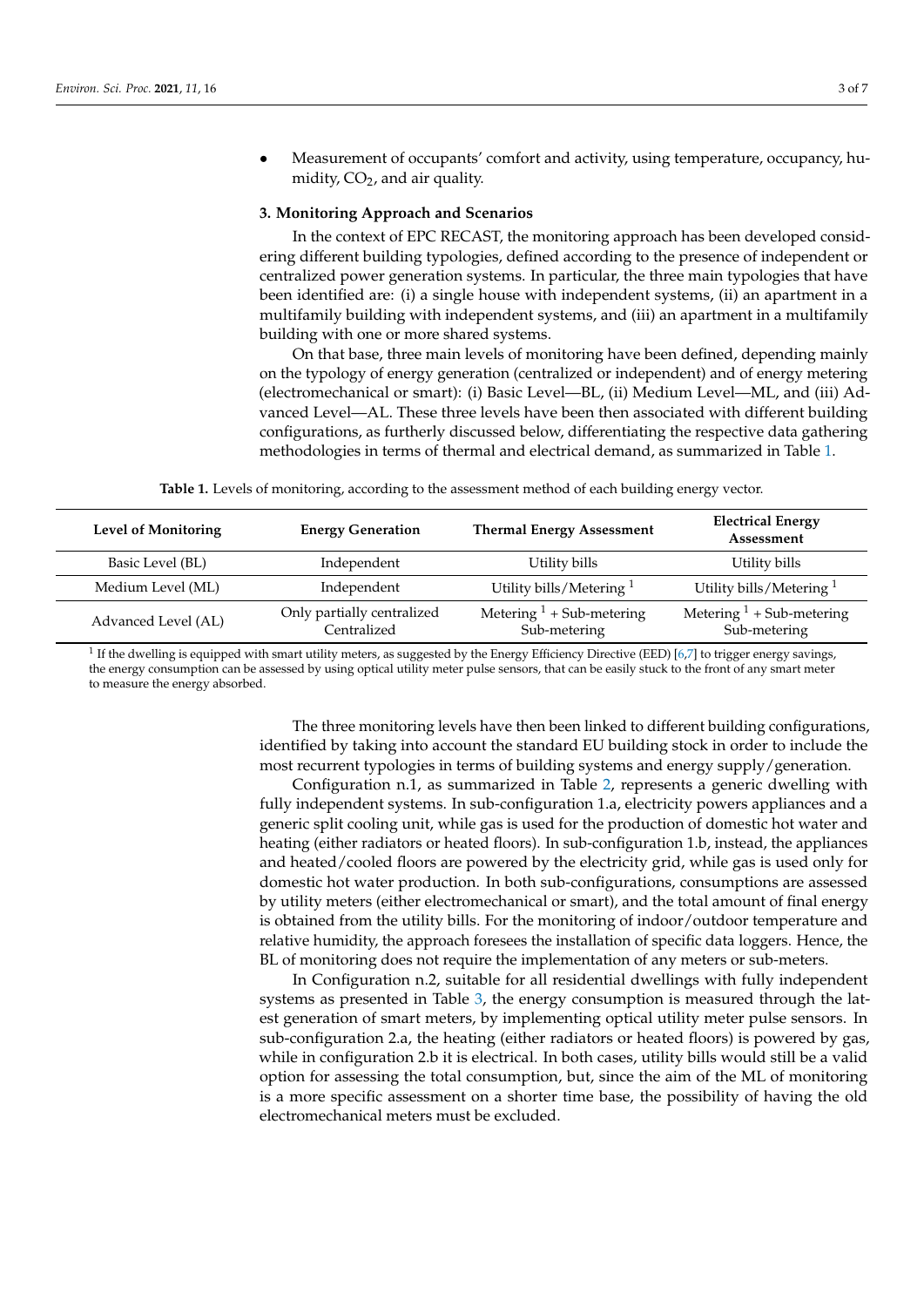<span id="page-3-0"></span>

| <b>Building Configuration</b>                                                                     | <b>Energy Monitoring</b>           |                                        |                                    |                                | <b>Environmental Monitoring</b> |                 |
|---------------------------------------------------------------------------------------------------|------------------------------------|----------------------------------------|------------------------------------|--------------------------------|---------------------------------|-----------------|
|                                                                                                   | Heating (H)                        | Cooling (C)                            | <b>Domestic Hot</b><br>Water (DHW) | Electricity<br>(E)             | Indoor<br>RH/T                  | Outdoor<br>RH/T |
| Configuration n.1<br><b>Independent systems:</b><br>H, C, DHW, E<br>Centralized systems: -        | 1.a—Utility<br>bills<br>(gas)      | 1.a—Utility<br>bills.<br>(electricity) | Utility bills<br>(gas)             | Utility bills<br>(electricity) | Metering                        |                 |
| <b>Electricity meter: Elec-</b><br>tromechanical/Smart<br>Gas meter: Electrome-<br>chanical/Smart | 1.b—Utility bills<br>(electricity) |                                        |                                    |                                |                                 |                 |

**Table 2.** Basic Level (BL) of monitoring, configuration n.1.

**Table 3.** Medium Level (ML) of monitoring, configuration n.2.

<span id="page-3-1"></span>

| <b>Building Configuration</b>                                                                                                                     | <b>Energy Monitoring</b>      |                               |                                    |                    | <b>Environmental Monitoring</b> |                 |
|---------------------------------------------------------------------------------------------------------------------------------------------------|-------------------------------|-------------------------------|------------------------------------|--------------------|---------------------------------|-----------------|
|                                                                                                                                                   | Heating (H)                   | Cooling (C)                   | <b>Domestic Hot</b><br>Water (DHW) | Electricity<br>(E) | Indoor<br>RH/T                  | Outdoor<br>RH/T |
| Configuration n.2<br><b>Independent systems:</b><br>H, C, DHW, E<br>Centralized systems: -<br><b>Electricity meter: Smart</b><br>Gas meter: Smart | 2.a—Metering<br>(gas)         | 2.a—Metering<br>(electricity) | Metering                           | Metering           | Metering                        |                 |
|                                                                                                                                                   | 2.b—Metering<br>(electricity) |                               | (gas)                              | (electricity)      |                                 |                 |

Whenever a dwelling is provided with at least one centralized power generation system, the AL of monitoring is required. To that end, all centralized systems have dedicated sub-meters that allow the evaluation of the energy consumption of the single dwelling. The installation of mass flow meters and temperature sensors allow the assessment of the total energy consumption for heating, cooling, and/or domestic hot water, depending on the four main configurations (n.3, n.4, n.5, and n.6) identified. The monitoring of the independent systems, instead, can be performed by installing meter sensors as in ML of monitoring. The four above mentioned configuration are listed in Table [4.](#page-4-1)

Configuration n.3 refers to a dwelling with a centralized heating system, while the other services are independent; the difference between sub-configurations 3.a and 3.b refers to different typologies of heating systems: with radiators (3.a) a sensor can be installed directly on the emission system, while with heated floors (3.b) the mass flow and temperature sub-metering should be implemented directly on the pipes.

Configuration n.4 has both heating and domestic hot water as centralized systems. The sub-metering approaches for sub-configuration 4.a (radiators) and 4.b (heated floors) are as explained in the previous paragraph. For the sub-metering of the domestic hot water system, instead, a temperature sensor and a mass flow meter should be installed on the pipes.

Configuration n.5 has only heating and cooling systems as centralized services, while the domestic hot water and electricity production are independent and can be therefore metered with optical sensors on the electricity meter. The sub-metering of both heating and cooling systems can be performed by implementing specific sensors directly on the pipes, as explained for sub-configuration 3.b.

In Configuration n.6 the dwelling is provided with an independent electricity system, that can be therefore metered according to the ML of monitoring. All other systems are centralized and can be monitored by implementing specific sensors directly on the pipes, as explained for sub-configuration 3.b.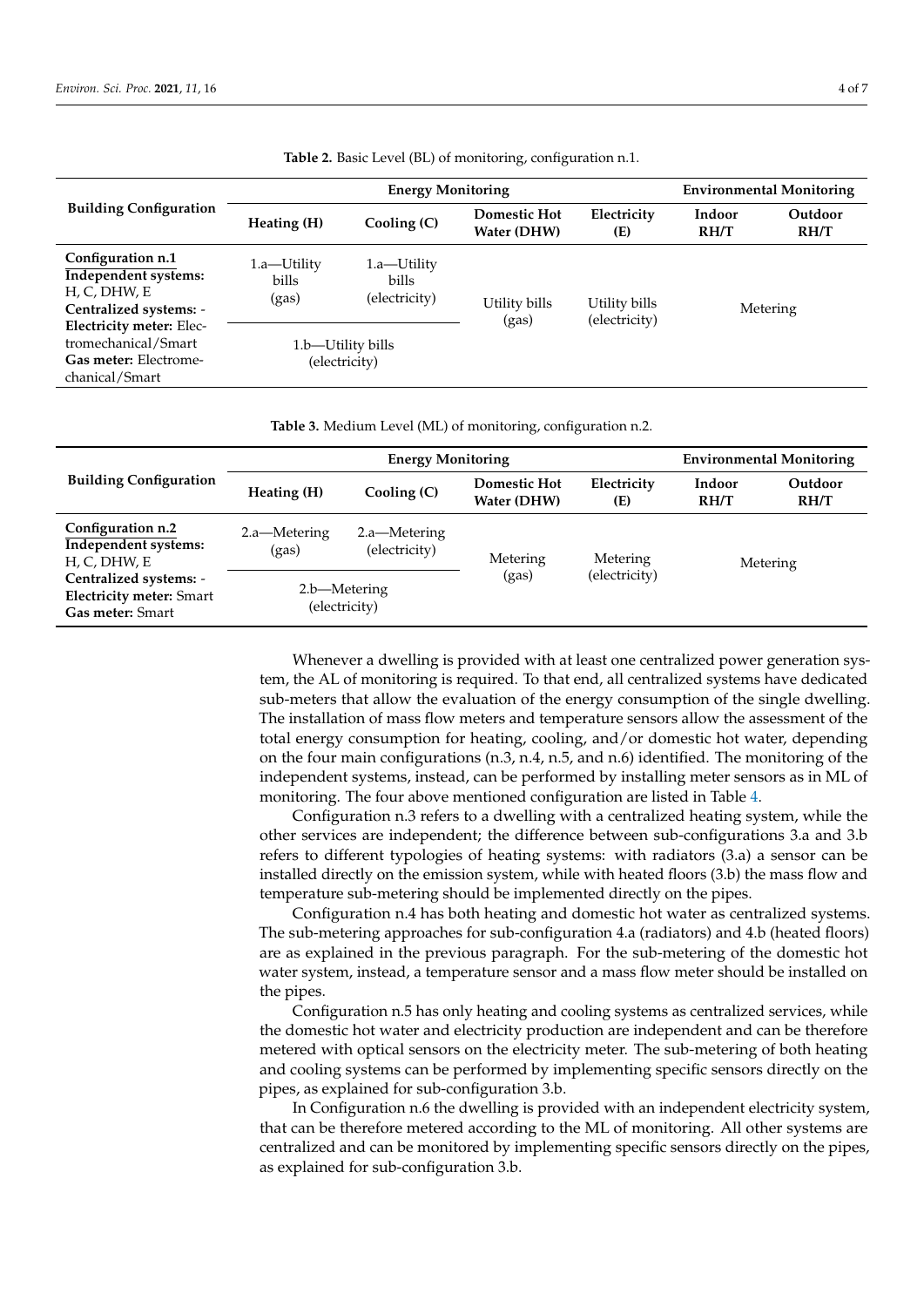<span id="page-4-1"></span>

|                                                                                                                                                | <b>Energy Monitoring</b>                                |                                                |                                              |                           | <b>Environmental Monitoring</b> |                 |
|------------------------------------------------------------------------------------------------------------------------------------------------|---------------------------------------------------------|------------------------------------------------|----------------------------------------------|---------------------------|---------------------------------|-----------------|
| <b>Building Configuration</b>                                                                                                                  | Heating (H)                                             | Cooling (C)                                    | <b>Domestic Hot</b><br>Water (DHW)           | Electricity<br>(E)        | Indoor<br>RH/T                  | Outdoor<br>RH/T |
| Configuration n.3<br>Independent systems: C,<br>DHW, E<br>Centralized systems: H<br><b>Electricity meter: Smart</b><br>Gas meter: Smart        | $3.a—Sub-$<br>metering<br>(energy)                      | Metering                                       | Metering<br>(gas)                            | Metering<br>(electricity) | Metering                        |                 |
|                                                                                                                                                | $3.b$ —Sub-<br>metering<br>(temperature +<br>mass flow) | (electricity)                                  |                                              |                           |                                 |                 |
| Configuration n.4<br>Independent systems: C, E<br>Centralized systems: H,<br><b>DHW</b><br><b>Electricity meter: Smart</b><br>Gas meter: Smart | $4.a—Sub-$<br>metering<br>(energy)                      | Metering                                       | Sub-metering<br>(temperature +<br>mass flow) | Metering<br>(electricity) | Metering                        |                 |
|                                                                                                                                                | $4.b$ —Sub-<br>metering<br>(temperature +<br>mass flow) | (electricity)                                  |                                              |                           |                                 |                 |
| Configuration n.5<br><b>Independent systems:</b><br>DHW, E<br>Centralized systems: H, C<br><b>Electricity meter: Smart</b><br>Gas meter: Smart | Sub-metering<br>(temperature +<br>mass flow)            | Sub-metering<br>(temperature<br>$+$ mass flow) | Metering<br>(gas)                            | Metering<br>(electricity) | Metering                        |                 |
| Configuration n.6<br>Independent systems: H,<br>C, DHW<br>Centralized systems: E<br><b>Electricity meter: Smart</b><br>Gas meter: Smart        | Sub-metering<br>(temperature +<br>mass flow)            | Sub-metering<br>(temperature<br>+ mass flow)   | Sub-metering<br>(temperature +<br>mass flow) | Metering<br>(electricity) | Metering                        |                 |

**Table 4.** Advanced Level (AL) of monitoring, configurations n.3-n.4-n.5-n.6.

#### *3.1. Primary Energy Calculation Method*

Considering the different monitoring levels and building configurations, two main energy calculation processes must be considered to allow the comparability between measured and calculated non-renewable energy consumption.

In the case of BL or ML of monitoring, where the energy consumption is obtained directly from the energy supply meters or the energy bills, the measured final energy consumption must be converted into primary energy demand using the respective primary energy factors for each pilot country. As regards the AL of monitoring, instead, when the building energy needs are assessed through the installation of sub-metering at different boundaries, two major steps are required to assess the final energy demand: (i) conversion from useful energy, measured by the sub-metering sensors, to final energy; (ii) conversion from final energy to primary energy, by applying the respective primary energy factors for each pilot country.

#### <span id="page-4-0"></span>*3.2. Application of the Approach on a Case Study (Lecco, IT)*

The demo site that has been identified in Italy is a residential dwelling, part of a residential complex located in Lecco and completed in 2012. The apartment is composed of a big living room with a kitchen, one bedroom, and one bathroom. Being a recently built apartment in a multifamily building, most of the building systems (heating, cooling, and domestic hot water) are shared amongst all the residential units, as defined for Configuration n.6 (Figure [2\)](#page-5-0).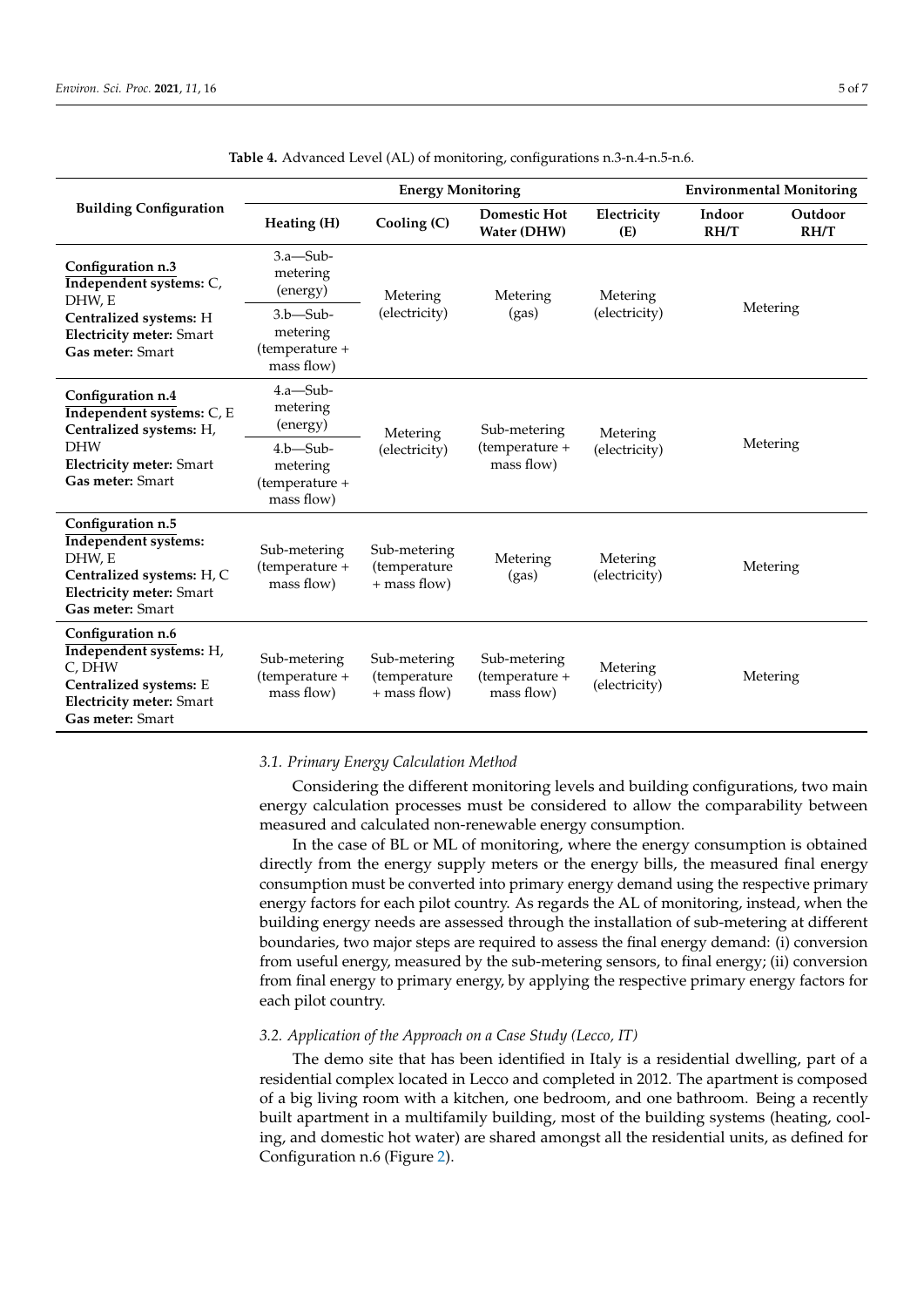<span id="page-5-0"></span>

**Figure 2.** Schematic representation of the Configuration n.6 monitoring for the Italian case study. **Figure 2.** Schematic representation of the Configuration n.6 monitoring for the Italian case study.

Based on this configuration, the following sensor set-up has been defined: (i) to evaluate the electricity consumption, a pulse sensor needs to be installed on the smart meter; (ii) for the domestic hot water, heating, and cooling systems, the mass flow and the temperature difference will be monitored through two ultrasonic flow meters and two contact temperature probe sensors; (iii) two data loggers are required to track the internal/external temperatures and relative humidity; and (iv) a gateway is needed to collect and transfer all data. In this same way, all demo sites have been analyzed and provided with the necessary equipment and sensor kits.

#### **4. Discussion and Conclusions 4. Discussion and Conclusions**

The EPC RECAST project aims at defining the testing and evaluation strategies ap-proach, individuating the Key Performance Indicators to assess the EPC RECAST interest proach, individuating the Key Performance Indicators to assess the EPC RECAST interest<br>and reliability. In that context, the present paper frames and describes the status of the and reliability. In the context paper frames and describes the present paper frames and describes  $\frac{1}{2}$  the status of the present paper frames and describes  $\frac{1}{2}$  the status of the status of the status of the stat testing approach that will be implemented for the EPC RECAST demonstration and impact<br>evaluation The EPC RECAST project aims at defining the testing and evaluation strategies apevaluation.

The document, in particular, describes the monitoring strategy that has been developed within the project, based on different building and systems typologies, by introducing the concept of "levels of monitoring". Three main levels have been set: (i) Basic Level—BL, (ii) Medium Level—ML, and (iii) Advanced Level—AL, mainly depending on the power generation system (centralized or independent) and the type of energy metering for the different energy vectors (electromechanical or smart). These monitoring levels have finally been linked to different building configurations, representative of the majority of the existing EU building stock.

The definition of standard cases and approaches allowed to structure a model that can be useful every time long-term monitoring is required, especially since the approach considers a wide range of possibilities according to the building type and systems.

The adoption of different levels of monitoring, in particular, has been introduced to increase the technical and economic feasibility of the overall monitoring activity. Collecting data from utility meters is the easiest way for assessing real building performance. The option of installing optical sensors on smart meters is also a non-invasive method, affordable in terms of cost, installation time, and minimum users disruption. Although, this method is not suitable in the case of centralized energy generation systems, and a more complex approach (sub-metering) must be implemented in those cases.

Starting from the general concept above, the specific EPC RECAST long-term monitoring approach will be personalized for each demonstration site, taking into account both the cost and the technical feasibility of the activity, as presented in Section 3.2.